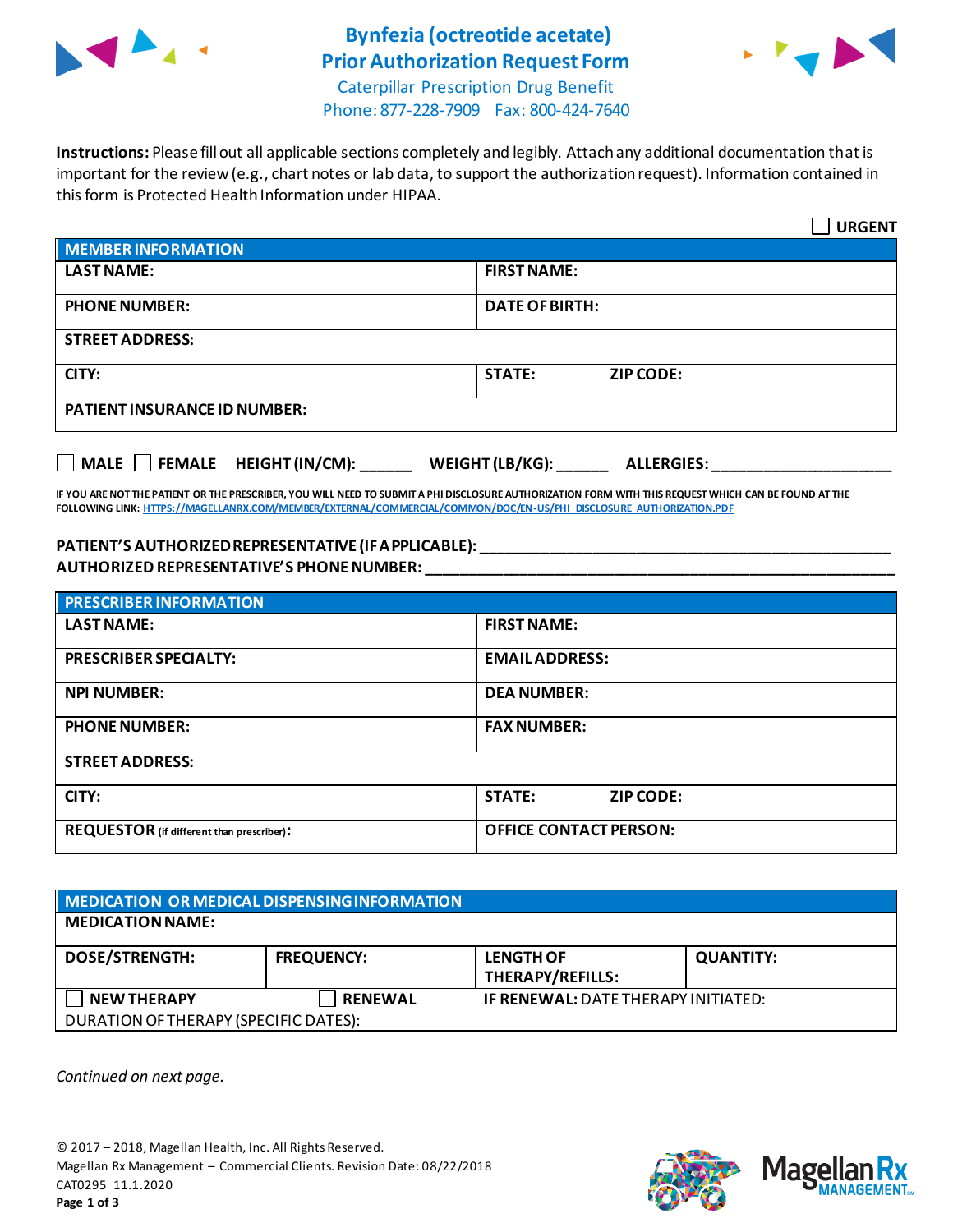

## **Bynfezia (octreotide acetate) Prior Authorization Request Form**

Caterpillar Prescription Drug Benefit Phone: 877-228-7909 Fax: 800-424-7640



| <b>MEMBER'S LAST NAME:</b>                                                                                                                                                                                                                                                                                           | <b>MEMBER'S FIRST NAME:</b>                                                                                                                                                                                                                                                                                                                                                                                                                                    |                                                       |  |  |
|----------------------------------------------------------------------------------------------------------------------------------------------------------------------------------------------------------------------------------------------------------------------------------------------------------------------|----------------------------------------------------------------------------------------------------------------------------------------------------------------------------------------------------------------------------------------------------------------------------------------------------------------------------------------------------------------------------------------------------------------------------------------------------------------|-------------------------------------------------------|--|--|
| 1. HAS THE PATIENT TRIED ANY OTHER MEDICATIONS FOR THIS CONDITION?<br>YES (if yes, complete below)<br>$\blacksquare$ NO                                                                                                                                                                                              |                                                                                                                                                                                                                                                                                                                                                                                                                                                                |                                                       |  |  |
| <b>MEDICATION/THERAPY (SPECIFY</b><br>DRUG NAME AND DOSAGE):                                                                                                                                                                                                                                                         | <b>DURATION OF THERAPY (SPECIFY</b><br>DATES):                                                                                                                                                                                                                                                                                                                                                                                                                 | <b>RESPONSE/REASON FOR</b><br><b>FAILURE/ALLERGY:</b> |  |  |
| <b>2. LIST DIAGNOSES:</b>                                                                                                                                                                                                                                                                                            |                                                                                                                                                                                                                                                                                                                                                                                                                                                                | <b>ICD-10:</b>                                        |  |  |
| $\Box$ Acromegaly<br>□ Carcinoid Tumors<br>□ Vasoactive intestinal peptide tumors (VIPomas)<br>□ Other diagnosis:                                                                                                                                                                                                    | ICD-10                                                                                                                                                                                                                                                                                                                                                                                                                                                         |                                                       |  |  |
| PRIOR AUTHORIZATION.                                                                                                                                                                                                                                                                                                 | 3. REQUIRED CLINICAL INFORMATION: PLEASE PROVIDE ALL RELEVANT CLINICAL INFORMATION TO SUPPORT A                                                                                                                                                                                                                                                                                                                                                                |                                                       |  |  |
| <b>Clinical Information:</b>                                                                                                                                                                                                                                                                                         |                                                                                                                                                                                                                                                                                                                                                                                                                                                                |                                                       |  |  |
| trial? $\Box$ Yes $\Box$ No                                                                                                                                                                                                                                                                                          | Is this drug being prescribed to this patient as part of a treatment regimen specified within a sponsored clinical                                                                                                                                                                                                                                                                                                                                             |                                                       |  |  |
| <b>Acromegaly:</b><br>Has the patient had a documented inadequate response to surgery and/or radiotherapy OR are neither surgery nor<br>radiotherapy options for the patient? $\Box$ Yes $\Box$ No (If surgery and radiotherapy are not options, please submit<br>supporting rationale.)<br><b>Carcinoid Tumors:</b> |                                                                                                                                                                                                                                                                                                                                                                                                                                                                |                                                       |  |  |
| Does the patient have severe diarrhea/flushing episodes? $\Box$ Yes $\Box$ No                                                                                                                                                                                                                                        |                                                                                                                                                                                                                                                                                                                                                                                                                                                                |                                                       |  |  |
|                                                                                                                                                                                                                                                                                                                      |                                                                                                                                                                                                                                                                                                                                                                                                                                                                |                                                       |  |  |
| Vasoactive intestinal peptide tumors (VIPomas)                                                                                                                                                                                                                                                                       |                                                                                                                                                                                                                                                                                                                                                                                                                                                                |                                                       |  |  |
| Does the patient have profuse watery diarrhea? $\Box$ Yes $\Box$ No                                                                                                                                                                                                                                                  |                                                                                                                                                                                                                                                                                                                                                                                                                                                                |                                                       |  |  |
| Are there any other comments, diagnoses, symptoms, medications tried or failed, and/or any other information the<br>physician feels is important to this review?                                                                                                                                                     |                                                                                                                                                                                                                                                                                                                                                                                                                                                                |                                                       |  |  |
| Please note: Not all drugs/diagnosis are covered on all plans. This request may be denied unless all required<br>information is received.                                                                                                                                                                            |                                                                                                                                                                                                                                                                                                                                                                                                                                                                |                                                       |  |  |
| ATTESTATION: I attest the information provided is true and accurate to the best of my knowledge. I understand that<br>the Health Plan, insurer, Medical Group or its designees may perform a routine audit and request the medical                                                                                   |                                                                                                                                                                                                                                                                                                                                                                                                                                                                |                                                       |  |  |
| information necessary to verify the accuracy of the information reported on this form.                                                                                                                                                                                                                               |                                                                                                                                                                                                                                                                                                                                                                                                                                                                |                                                       |  |  |
| Prescriber Signature or Electronic I.D. Verification:                                                                                                                                                                                                                                                                |                                                                                                                                                                                                                                                                                                                                                                                                                                                                | Date:                                                 |  |  |
| and arrange for the return or destruction of these documents.                                                                                                                                                                                                                                                        | <b>CONFIDENTIALITY NOTICE:</b> The documents accompanying this transmission contain confidential health information that is legally privileged. If<br>you are not the intended recipient, you are hereby notified that any disclosure, copying, distribution, or action taken in re liance on the contents<br>of these documents is strictly prohibited. If you have received this information in error, please notify the sender immediately (via return FAX) |                                                       |  |  |
| © 2017 - 2018, Magellan Health, Inc. All Rights Reserved.<br>Magellan Rx Management - Commercial Clients. Revision Date: 08/22/2018<br>CAT0295 11.1.2020                                                                                                                                                             |                                                                                                                                                                                                                                                                                                                                                                                                                                                                |                                                       |  |  |